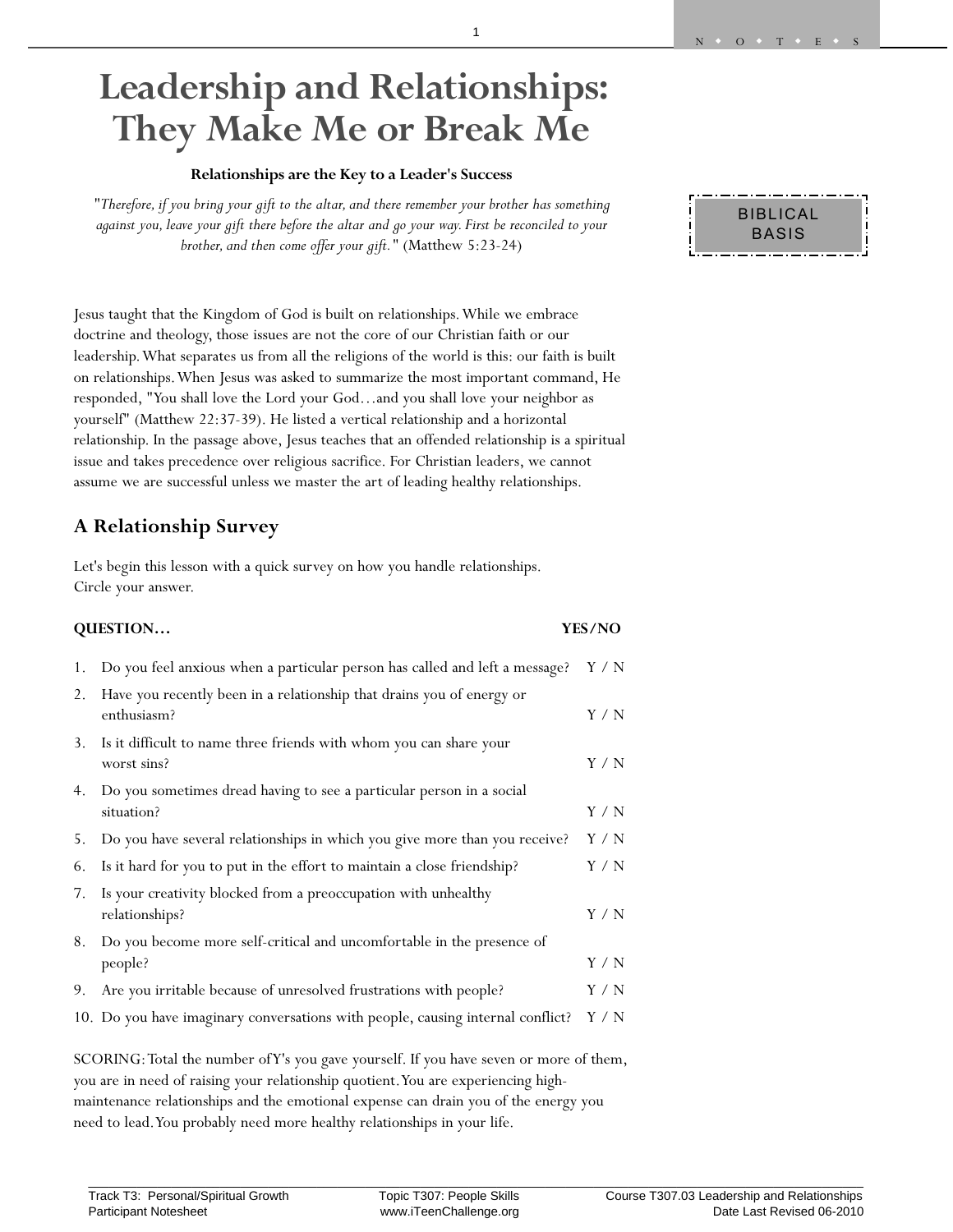#### **The Power of Perspective**

Your perspective as you enter a relationship will greatly impact how that relationship turns out. For instance, show me a person who sees themselves negatively, and I will show you a person who sees others in a negative way. We act as we see ourselves. In fact, it is impossible to consistently perform in a manner that is inconsistent with the way we see ourselves.

People who like themselves, tend to like others as well. Those who distrust themselves, also tend to distrust others as well. Jesus told us to "love our neighbor as we love ourselves" (Matthew 22:39). We are prone to do just that-we love others only so far as we love ourselves. Unfortunately, we don't see our distorted perspective, and we blame others for the negative feelings we have of ourselves. Jesus asked a good question when He said: "Why do you look at the speck that is in your brother's eye, but do not notice the log in your own eye" (Matthew 7:3)?

#### **Reflect on the following questions as we progress into this lesson:**

- $\bullet$ How do I see ?
- $\bullet$ How do see me?
- $\bullet$ How do I see  $\_\_\_\_\_\_\$  ?

#### **The Role of Responsibility**

Romans 12:18 tells us: "If possible, so far as it depends on you, be at peace with all men."

A paraphrase of that passage might be: Do the best you can to get along with everyone. But realize that once in a while you will have a relationship with a difficult person that may fall short of the ideal. The key is to make a decision to respond well.

#### **The key to successful relationships is .**

#### **Leaders must affirm the following statements:**

- 1. I am responsible for how I treat  $\equiv$
- 2. I am not responsible for how they treat  $\equiv$
- I will take the high road and lead people well by \_\_\_\_\_\_\_\_\_\_\_\_\_, not reaction.
- 4. I must **interest and others** the way God does.
- 5. I am  $\frac{1}{\sqrt{1-\frac{1}{\sqrt{1-\frac{1}{\sqrt{1-\frac{1}{\sqrt{1-\frac{1}{\sqrt{1-\frac{1}{\sqrt{1-\frac{1}{\sqrt{1-\frac{1}{\sqrt{1-\frac{1}{\sqrt{1-\frac{1}{\sqrt{1-\frac{1}{\sqrt{1-\frac{1}{\sqrt{1-\frac{1}{\sqrt{1-\frac{1}{\sqrt{1-\frac{1}{\sqrt{1-\frac{1}{\sqrt{1-\frac{1}{\sqrt{1-\frac{1}{\sqrt{1-\frac{1}{\sqrt{1-\frac{1}{\sqrt{1-\frac{1}{\sqrt{1-\frac{1}{\sqrt{1-\frac{1}{\sqrt{1-\frac{1}{\$

#### **Take the High Road with People**

Let's take a look at some of the people you will probably meet during your lifetime, and how you can best lead them. Leading well requires you to choose to take the high road and do what is right in each of these relationships.

**1.**  $\frac{1}{\sqrt{1-\frac{1}{\sqrt{1-\frac{1}{\sqrt{1-\frac{1}{\sqrt{1-\frac{1}{\sqrt{1-\frac{1}{\sqrt{1-\frac{1}{\sqrt{1-\frac{1}{\sqrt{1-\frac{1}{\sqrt{1-\frac{1}{\sqrt{1-\frac{1}{\sqrt{1-\frac{1}{\sqrt{1-\frac{1}{\sqrt{1-\frac{1}{\sqrt{1-\frac{1}{\sqrt{1-\frac{1}{\sqrt{1-\frac{1}{\sqrt{1-\frac{1}{\sqrt{1-\frac{1}{\sqrt{1-\frac{1}{\sqrt{1-\frac{1}{\sqrt{1-\frac{1}{\sqrt{1-\frac{1}{\sqrt{1-\frac{1}{\sqrt{1$ 

Ways to Handle the Critic:

- $\bullet$ Communicate you care by listening to them, but challenge them to offer solutions.
- $\bullet$ Warn your top leaders of the poison they may spread through criticism.
- $\bullet$ Ask the critic to be part of solving the problems they bring up.

CHECK YOUR HEART

\_\_\_\_\_\_\_\_\_\_\_\_\_\_\_\_\_\_\_\_\_\_\_\_\_\_\_\_\_\_\_\_\_\_\_\_\_\_\_\_\_\_\_\_\_\_\_\_\_\_\_\_\_\_\_\_\_\_\_\_\_\_\_\_\_\_\_\_\_\_\_\_\_\_\_\_\_\_\_\_\_\_\_\_\_\_\_\_\_\_\_\_\_\_\_\_\_\_\_\_\_\_\_\_\_\_\_\_\_\_\_\_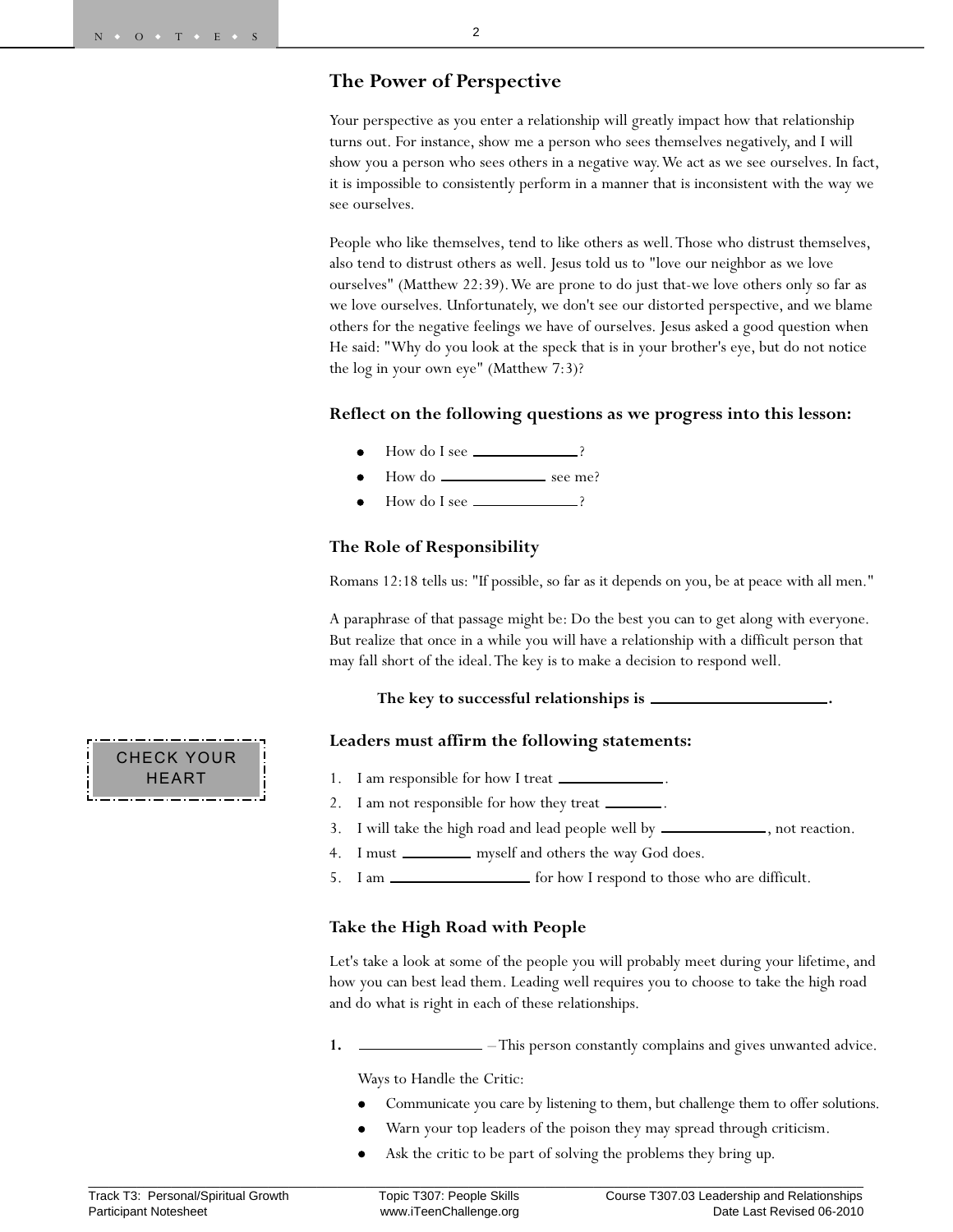#### **2.**  $\qquad \qquad$  – This person feels like the victim and swims in a pool of self-pity.

Ways to Handle the Martyr:

- Make them aware that moodiness is a choice.
- Teach them that a leader is responsible to be "up" for those they lead.
- Expose them to people with real problems, to give them perspective.
- Never reward self-pity.
- **3.** This person is always pessimistic and is a drain on the relationship.

Ways to Handle the Wet Blanket:

- Be honest with them.
- Don't expect them to change as long as they offer excuses.
- Point to past successes that they thought would fail.
- Don't let them dampen your enthusiasm.
- **4.**  $\qquad \qquad$  This person rolls over others and enjoys intimidating people; they are aggressive and can be hostile.

Ways to Handle the Steamroller:

- Consider the influence they have before you act.
- Try to reason with them, and expose them to their insensitivity.
- Identify the issue they are pushing for or against.
- Take a stand when it clearly is an obvious right and wrong issue.
- **5.**  $\qquad \qquad$  This person surrounds himself/herself with

negative people; they gossip and spread rumors that poison.

Ways to Handle the Garbage Collector:

- Confront them with the people about whom they are talking.
- Challenge their statements with objective truth.
- Allow exposure to destroy their credibility.
- Expose them to the church leaders and warn of what's happening.
- **6.**  $\qquad \qquad$  This person is unable to let go and trust both

God and people. They have to be in control.

Ways to Handle the Control Freak:

- Do not give them highly visible positions of authority.
- Remind them of Scriptural commands to trust God and others.
- Communicate that control is a myth-no human is ever really in control of life.
- Review with them the many times God came through and provided for them in the past.
- **7.**  $\frac{1}{\sqrt{1-\frac{1}{\sqrt{1-\frac{1}{\sqrt{1-\frac{1}{\sqrt{1-\frac{1}{\sqrt{1-\frac{1}{\sqrt{1-\frac{1}{\sqrt{1-\frac{1}{\sqrt{1-\frac{1}{\sqrt{1-\frac{1}{\sqrt{1-\frac{1}{\sqrt{1-\frac{1}{\sqrt{1-\frac{1}{\sqrt{1-\frac{1}{\sqrt{1-\frac{1}{\sqrt{1-\frac{1}{\sqrt{1-\frac{1}{\sqrt{1-\frac{1}{\sqrt{1-\frac{1}{\sqrt{1-\frac{1}{\sqrt{1-\frac{1}{\sqrt{1-\frac{1}{\sqrt{1-\frac{1}{\sqrt{1-\frac{1}{\sqrt{1$ world, oblivious to the needs of others and the big picture.

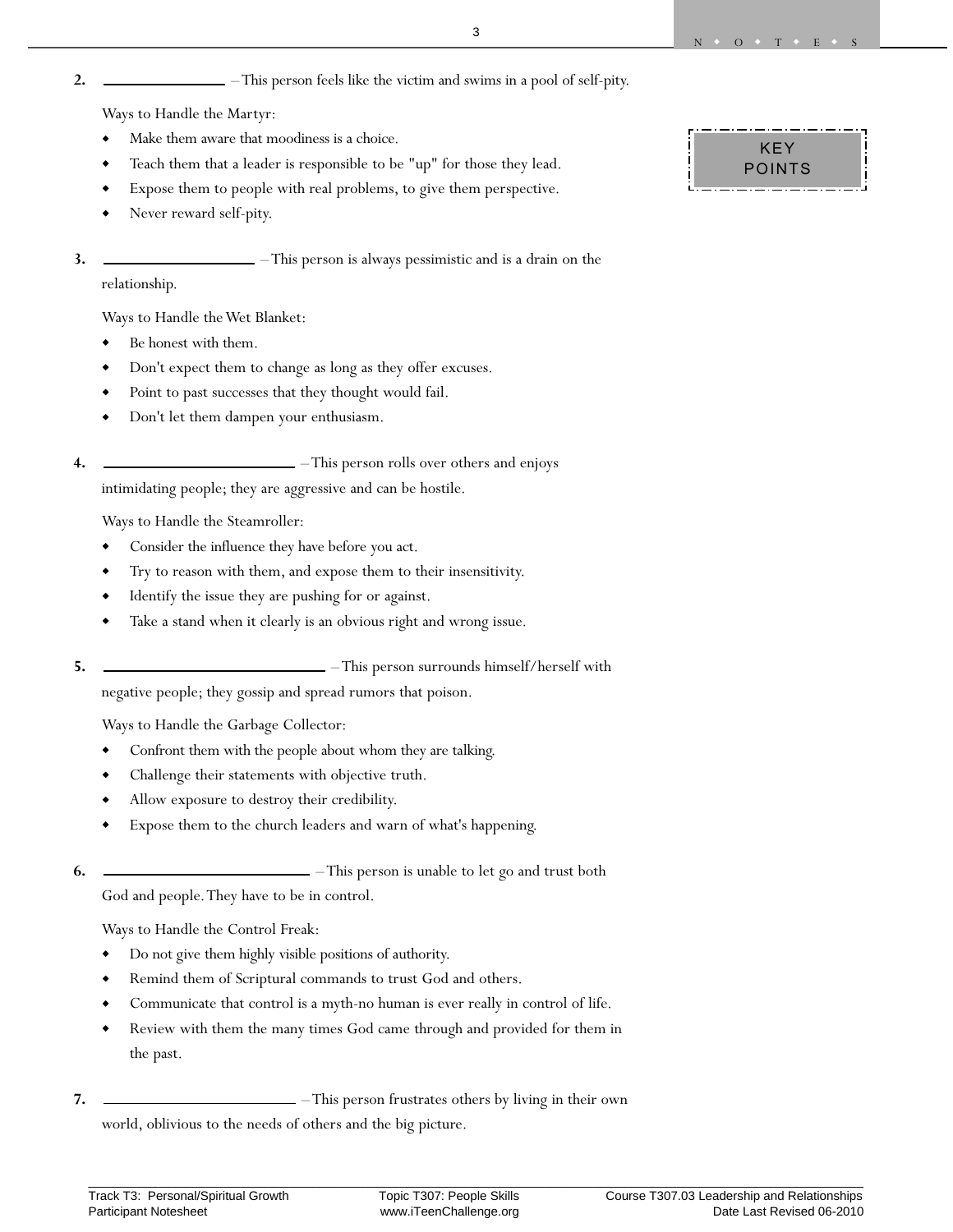## KEY POINTS

Ways to Handle the Maverick:

4

- $\bullet$ Don't evaluate your leadership by the maverick's response.
- $\bullet$ Don't put them into a team ministry position.
- $\bullet$ Don't give them a leadership role until they can see beyond themselves.
- $\bullet$ Discover what motivates them, and encourage them to see the bigger picture.
- **8.**  $\qquad \qquad$  This person is irrepressibly two-faced and

hypocritical; his/her message changes with the crowd.

Ways to Handle the Back Stabber:

- $\bullet$ Meet with them and communicate your desire to trust them.
- $\bullet$ Gently confront them with specific examples of their hypocrisy
- $\bullet$ Involve others who have experienced their two-faced ways, for concrete evidence.
- $\bullet$ Don't give them authority until you see them change their ways.
- **9.**  $\qquad \qquad$  This person disengages and avoids contact.

Ways to Handle the Cold Shoulder:

- $\bullet$  Don't reward childish behavior by running after them each time they distance themselves.
- $\bullet$ Do meet with them and ask if you've done something to hurt them.
- $\bullet$ Dig deep to discover the real issues that cause them to avoid you.
- $\bullet$ Don't endorse them or their behavior.
- **10.**  $\qquad \qquad \qquad$  This person builds steam and often erupts; they are explosive, unpredictable and unapproachable.

Ways to Handle the Volcano:

- $\bullet$ Remove them from the crowd.
- $\bullet$ Remain calm. Ask them to sit down.
- $\bullet$ Ask them to repeat details to be clear on issues; remove hearsay and exaggeration.
- $\bullet$ Give a soft, clear answer.
- $\bullet$ Hold them accountable.
- **11.**  $\qquad \qquad$  This person is constantly in need, but gives nothing back.

They use people.

Ways to Handle the Sponge:

- $\bullet$ Set limitations on your ability to help.
- $\bullet$ Don't let them manipulate you or the situation.
- $\bullet$ Require responsibility; challenge them that maturity means giving and receiving.
- $\bullet$ Don't feel obligated or guilty by their demands.
- **12.**  $\frac{1}{2}$  This person keeps score on everything. They want to beat others and often feel that life is unfair.

Ways to Handle the Competitor:

- $\bullet$  Remind them that a Christian's role is to "complete" others not to compete with others.
- $\bullet$ Inform them of others who have lost more than they have.